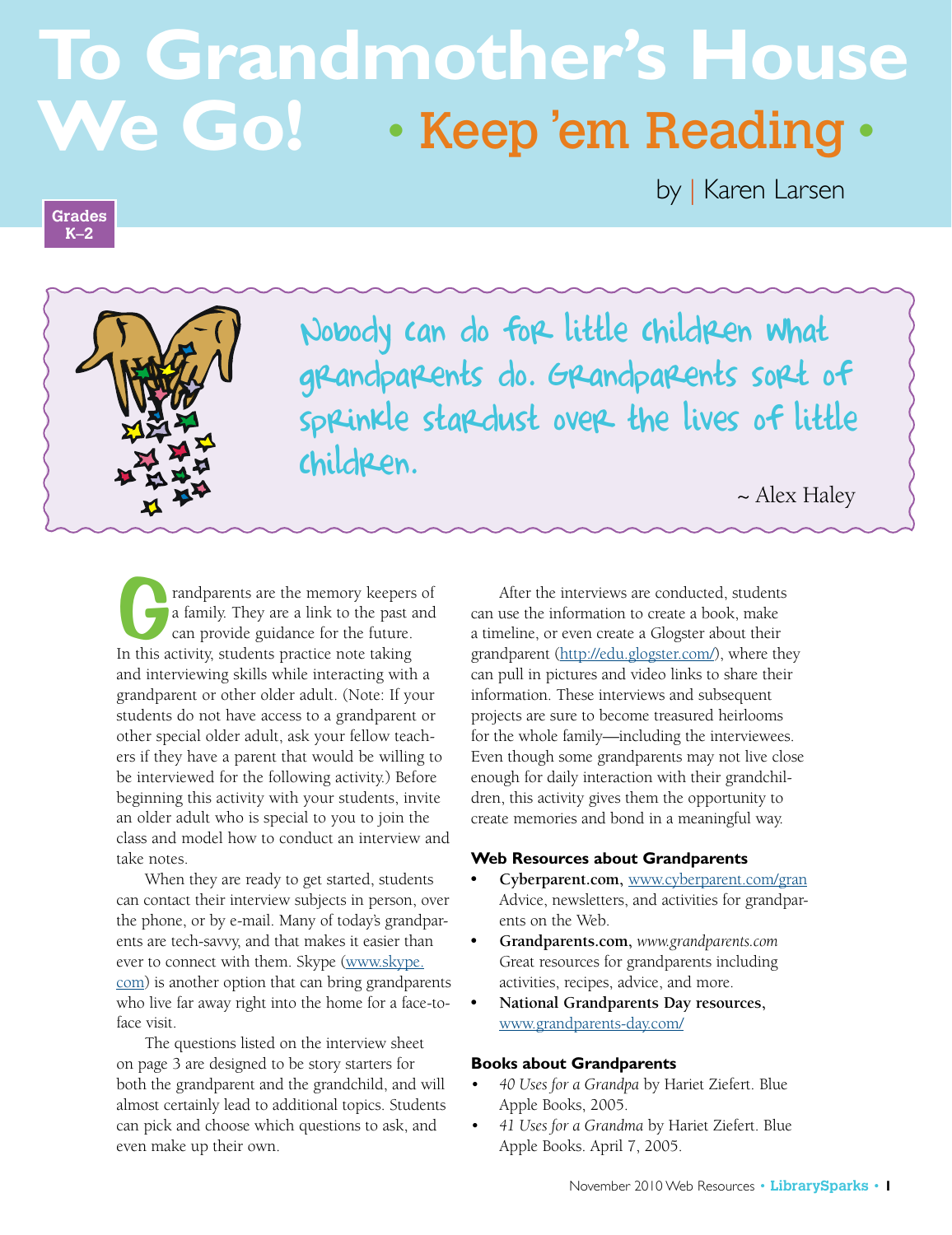### Keep 'em Reading

- *Abuela* by Arthur Dorros. Puffin, 1997.
- *A Walk With Grandpa* by Sharon Soloman. Raven Tree Press, 2010.
- *Finding Grandpa Everywhere: A Young Child Discovers Memories of a Grandparent* by John Hodge. Centering Corporation, 1998.
- *Funny, You Don't Look Like a Grandmother* by Lois Wyse. Harper Paperbacks, 1990.
- *Grandfathers are Like Gold* by Janet Lanese. Fireside, 2000.
- *Grandma Comes to Stay* (First Experiences) by Ifeoma Onyefulu. Frances Lincoln Children's Books, 2010.
- *Grandmothers are like Snowflakes…No Two are Alike: Words of Wisdom, Gentle Advice, & Hilarious Observations* by Janet Lanese. Dell, 1996.
- *Grandparents Are Special* by Lucy Mead. Gramercy, 2004.
- *Grandparent's Day* by Nikki Tate and Benoit Laverdiere. Annick Press, 2004.
- *Grandparents* by Roser Capdevila. Kane/Miller Book Publishers, 2003.
- *Little Critter: Grandma, Grandpa, and Me* by Mercer Mayer. HarperFestival, 2007.
- *Just Grandparents: When a Child is Born, So are the Grandparents* by Bonnie Louise Kuchler. Willow Creek Press, 2004.
- *My Grandparents / Mis abuelos* (My Family / Mi Familia) by Thessaly Catt. Editorial Buenas Letras, 2010.
- *That's What Grandparents are For* by Arlene Uslander and Freddie Levin. Peel Productions, 2001.
- *The Gifts of Being Grand* by Marianne Richmond. Marianne Richmond Studios, 2003.
- *The Grandpas' Book* by John Gribbl and *The Grandmas' Book* by Alison Maloney (The Best of Everything Series). Scholastic, 2010.
- *The Long Distance Grandparenting: Connecting With Your Grandchildren from Afar* by Wilma Willis Gore. Linden Publishing, 2007.
- *The Ultimate Guide to Grandmas & Grandpas!* by Sally Lloyd-Jones. HarperCollins, 2008.
- *What Grandmas Do Best What Grandpas Do Best* by Laura Numeroff. Simon & Schuster Children's Publishing, 2000.

#### ❖ ❖ ❖

*Karen Larsen is a Teacher Librarian at Cotton Creek Elementary School in Westminster, Colorado. She is the author of* Careers! *available through ALPS Publishing, the co-author of* State by State *available through Pieces of Learning, and the co-author of* Day by Day: Professional Journaling for Library Media Specialists *available through Linworth Publishing. Karen is a frequent contributor to* LibrarySparks. *She can be reached at* larsenfam@mho.net*.*